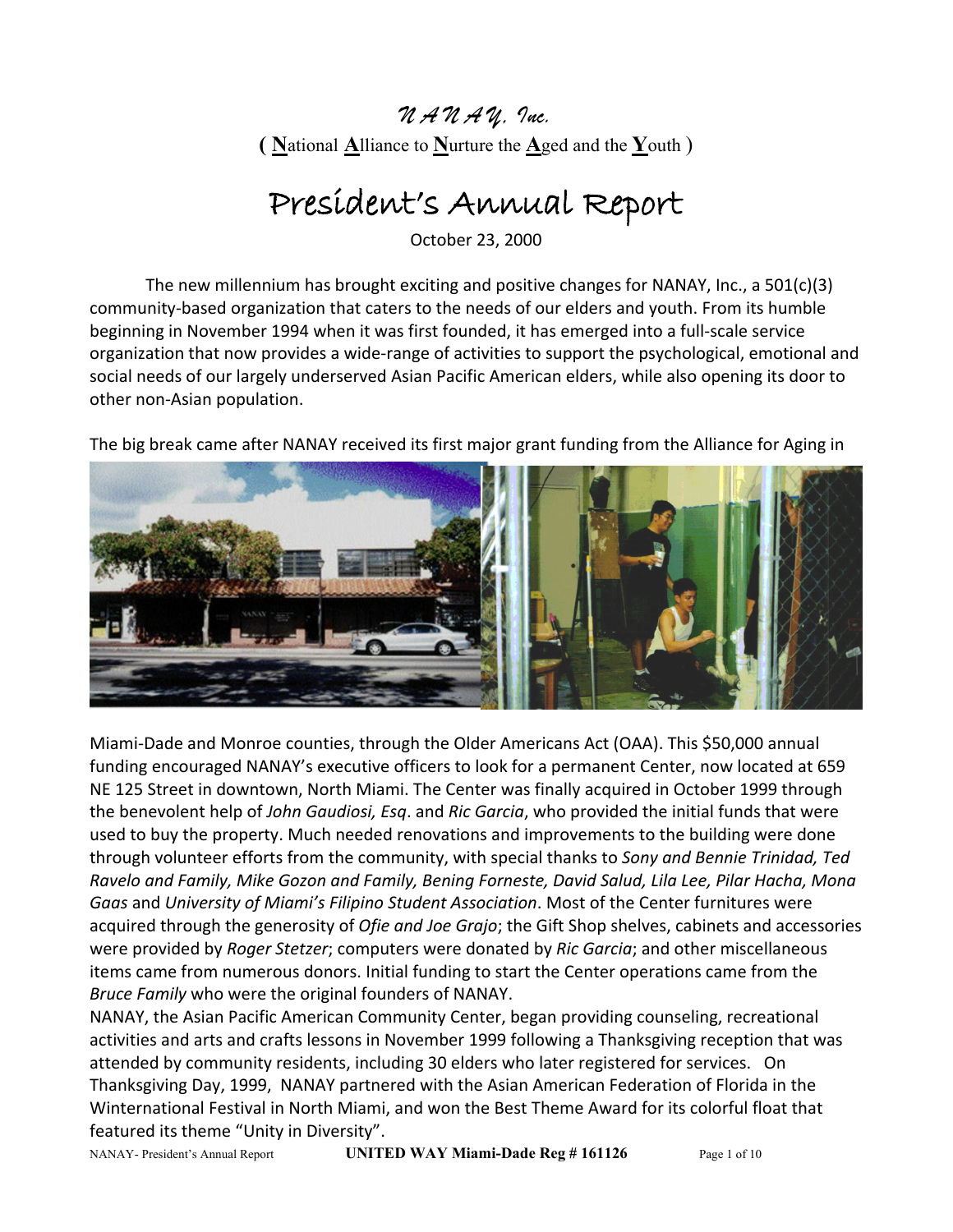A formal Open House Reception was later held on January 8, 2000 and was attended by more than 100 guests, including North Miami Mayor Wolland, Councilmen Scott Galvin and Michael Blynn, City Manager Lee Feldman, Chief of Police Tom Hood, State Representative Willie Logan, Joseph Cook (Commission Aide for Betty Ferguson), Ernesto Ramos (Congressional Aide for Carrie Meek), Hon. Hiroshi Yamaguchi (Deputy Consul of Japan), a representative from Taipeh Consulate, 5 representatives from Alliance for Aging, Census 2000 Program director Jack Curtis, and other Chinese, Korean, Laotian and Filipino constituents. Two proclamations were received (from North Miami Mayor Wolland and Miami Dade County Mayor Penelas) designating January 8 as NANAY Day. The opening of the Center was featured in the community section of Miami Herald.

As stipulated in NANAY's service contract with the Alliance for Aging, whose funding was only geared towards counseling and transport services, individual and group counseling sessions were held on a daily basis, beginning in January 2000. Through these services, elders were able to discuss practical issues including problems at home; conflict resolution; ways of improving selfimage in the community; investment options and financial management; Medicare/ Medicaid; various health issues; types of elder care facilities;



living alternatives and the concept of living will. Formal counseling sessions were given once a week on the nutritional value of different food groups, better eating habits, buying and preparing nutritionally balanced meals, physical fitness information and health-related nutritional needs. The committed and enduring efforts of volunteer counselors *Perry Camagong, Suzette Clemente-Woodward, Pilar Hacha, Lila S. Lee, Nida Recabo, M.S.W., Frances Simpao, R.N., Bennie Trinidad, Joanne Thomas (Alzheimer's Association), and Badette Bryant* helped enhance the self-image, increase the self-esteem, and improve the interpersonal relationships of participating elders, while also providing them with better health alternatives.

In April, 2000, NANAY volunteers *Nena Forte, Tom Kranzel, Helen Kranzel, John Gaudiosi*, and *Perry Camagong* attended the SHINE program training at the Alliance for Aging, to provide informational counseling for elders regarding issues about Medicare and Medicaid. In May, 2000, NANAY's Center became an official site for the SHINE program.



Transport services were initially provided by volunteers *Pol Segui, Dolores Villamar, Nida Recabo* and *Jessie Blancada* who used their own cars to pick up elders. Recognizing the urgent need for providing a full-service transport vehicle, NANAY solicited the help of *Lulu Mendoza*, and was finally able to acquire a 15-seater passenger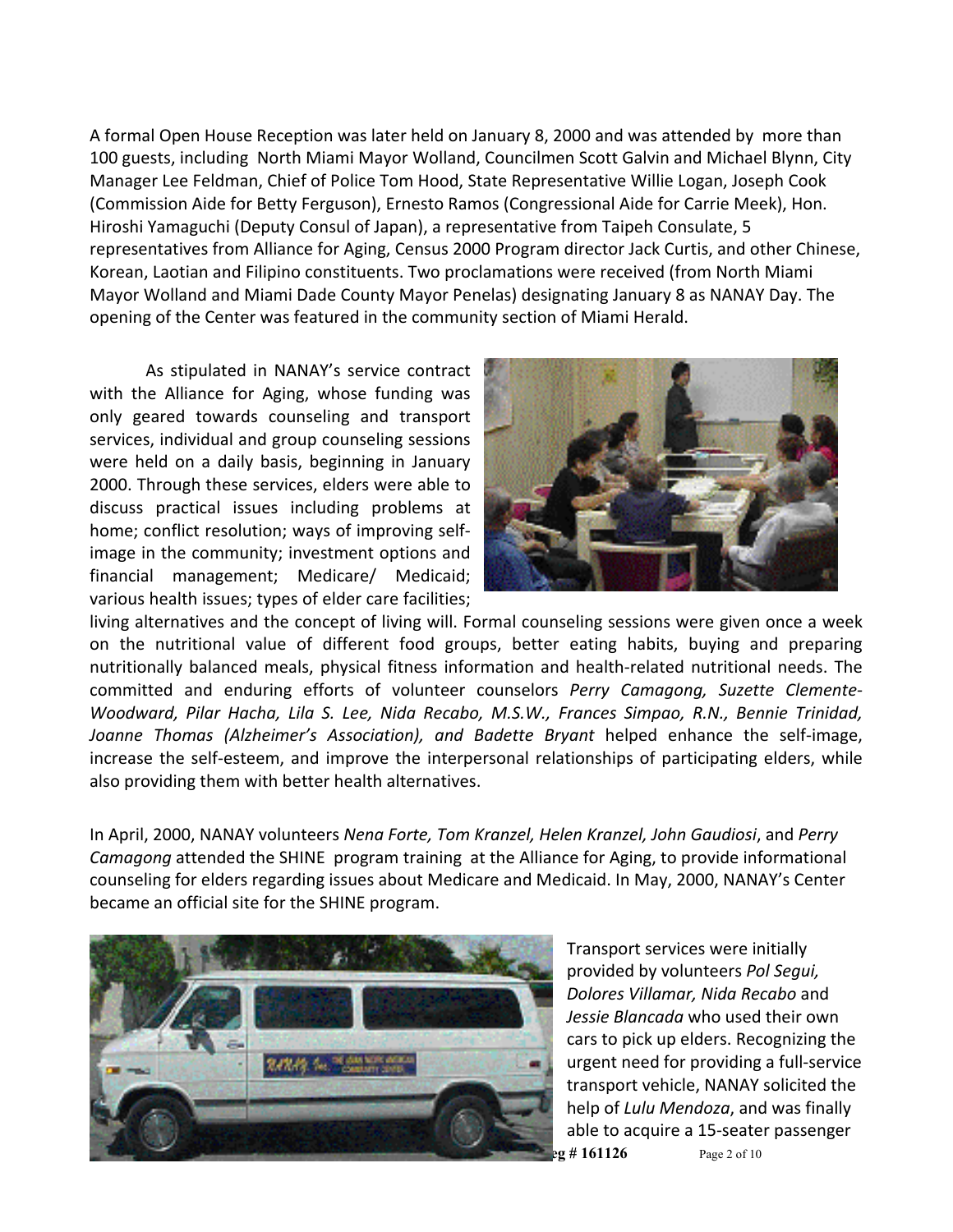Transport Van in May, 2000, which is now being used for regular pickups. The transport service also takes the elders to various community resources, physician's offices, field trips, shopping centers and medical facilities. To avail of the transport service, elders only need to call the Center one day prior to planned trip. Additional drivers now include *Nilo Lobrio, Teresa Liu* and *Melody Ching Quee*.

Although NANAY receives funding from the Alliance for Aging only for counseling and transport services, it also provides many other activities to support the psychological, emotional and social needs of the elders. Preventive health sessions are now available on weekends and consist of blood pressure checkup and blood glucose tests. Individuals discovered to have abnormal values are referred to appropriate physicians or clinics. These services are provided by licensed volunteer nurses or nurse practitioners, such as *Badette* 



*Bryant, R.N., Nena Forte, R.N., Helen Kranzel, ARNPCS, MBA, Gigi Moneda, R.N., Vicky Lazo, R.N.,* and *Bing Valde, R.N.*, in partnership with the *Philippine Nurses Association*. *Dr. Jerry Ciocon,* Cleveland Clinic Geriatrics Department Chairman, now also provides free medical consultation service once a month to needy elders who do not have medical insurance. Free hearing tests and basic hearing aids were also given by *Gary Friedman* from *Hearing and Speech Center of Florida*.



Soft aerobics, stretching exercises, and/or yoga exercises are provided by volunteers *Aisha Bhandarkar, Charing Estoque* and *Denise Gomez* two or three times a week . Through these regular exercises, elders are able to improve their breathing, relax and stretch their muscles, enhance their circulation, and increase their mobility.

Through the Arts and Crafts sessions given mostly by *Sony Trinidad,* and aided by *Nini Balauat and Leslie Lowe*, elders learn how to make flower arrangements, jewelry boxes, glass painting, Ikebana, Bonzai, Origami, clothing and toilet accessories. While some of these handicrafts now adorn NANAY's Gift Shop, flower arrangements made by elders were also used as centerpieces for one of the official functions of the Alliance for Aging, and during the Grantmakers' Conference Reception hosted by the Human Services Coalition of Dade County.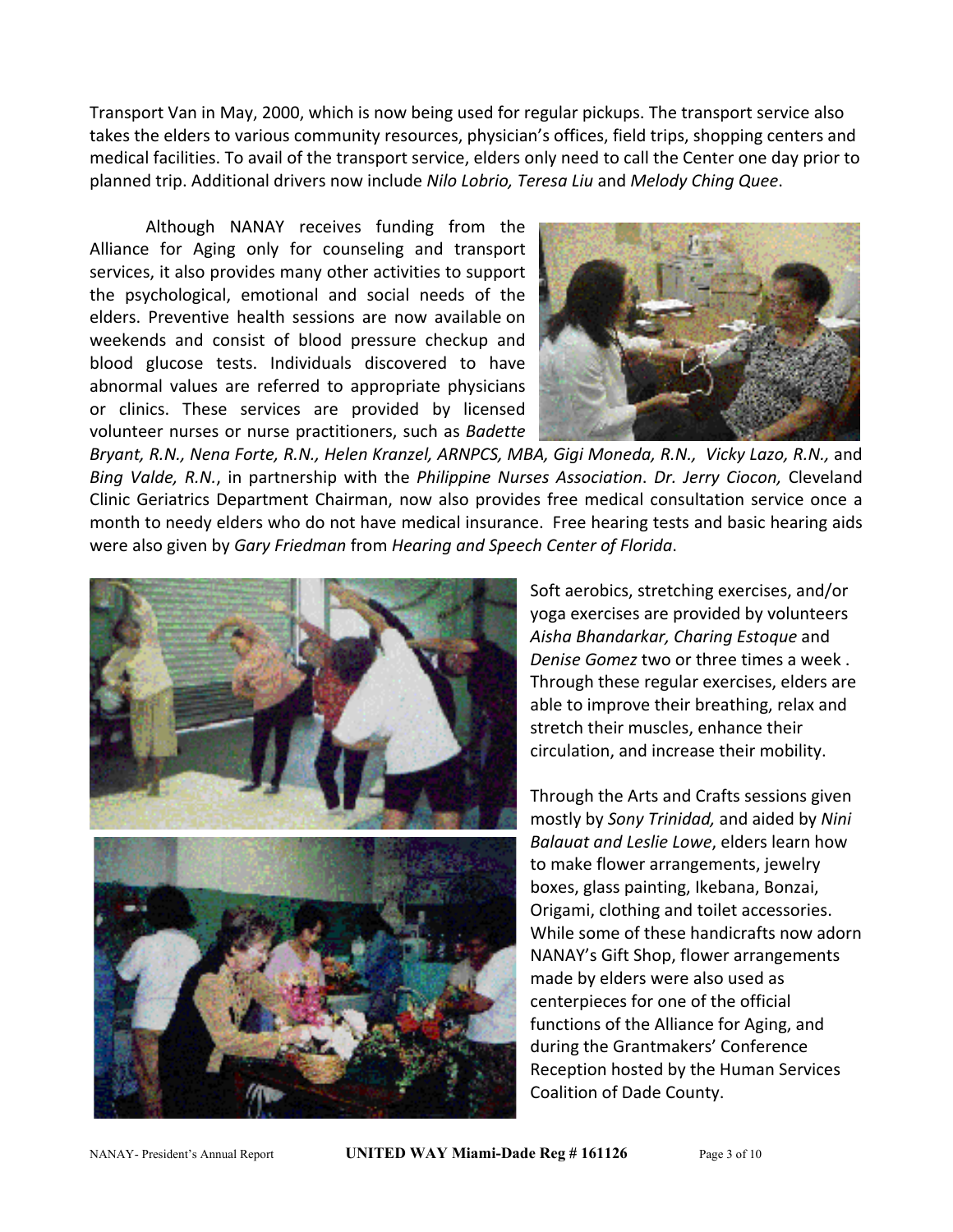

Most of the elders are intimidated by rapidly advancing computer technology, and many are afraid to even touch a computer. To address the digital divide, computer sessions are now provided at the Center by volunteer *Stephanie Santos*, so that elders will feel comfortable with the basic operation and use of the computer, working with the mouse and keyboard, typing simple letters, accessing programs, sending out e-mails, and surfing websites.

NANAY offers free folk dancing and ballroom dancing lessons for the elders twice a week. Elders are encouraged to showcase themselves through participation in local community events and public appearances. In addition, outdoor activities and periodic field trips are scheduled to decrease their feeling of isolation, and to enhance their knowledge about their surroundings and their community. Key benefits include improved agility, greater social interaction and increased participation in community affairs. *Tom Kranzel, Stephanie Santos, Tessie Santos* and *Charing Estoque* volunteer their time to provide these services. In February, 2000 a Satellite Cable was installed at the Center so that elders can enjoy local programs from their own country and keep



themselves abreast of local events that are happening in the Philippines.

As an offshoot of NANAY's participation during the celebration of International Year of Older Persons in November 1999 at the Biscayne Bay Marriott, which was co-hosted by the Alliance for Aging, Gray Panthers and other civic organizations, NANAY held its First Intergenerational Fashion Show on July 1, 2000 at the Graham Center Ballroom, Florida International University South Campus, which was attended by close to 200 guests. The event featured dance and song performances as well as a youthchoreographed presentation of traditional clothing, casual wear, club wear, lingerie/ sleep wear, formal wear, business ear and beach wear by elders and youth. "It was a true and powerful blending of two, perhaps even three generations," claimed *Nida Winnett*, NANAY Youth Director, who coordinated the activity with *Nam Trinh*, Vice-President of the Florida International University Asian Student Union and *Cherry Coleto*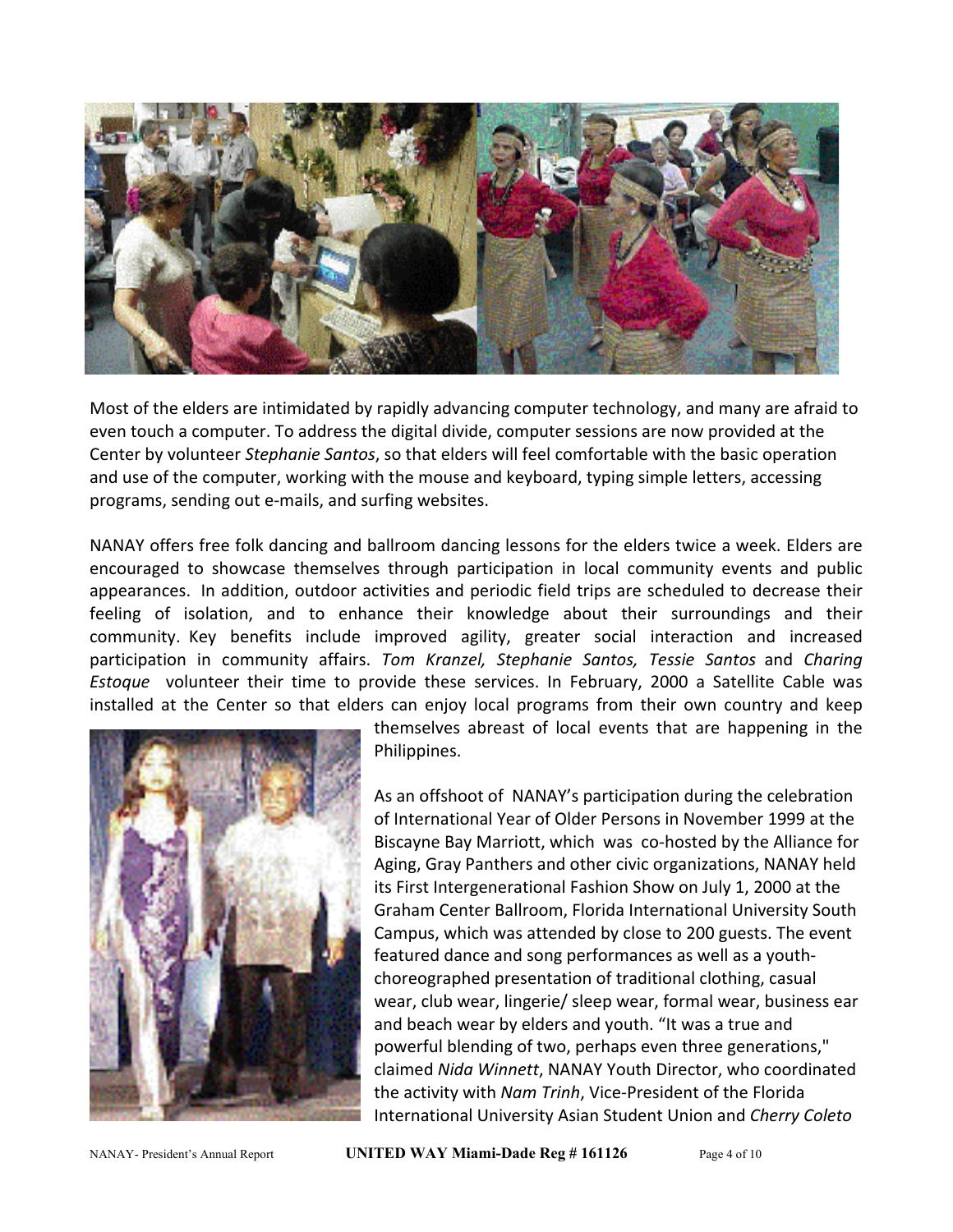## from Couples for Christ.

NANAY was also instrumental in getting a Gates Millenium Scholarship for Faith Laciste, a young talented student from North Miami, who wanted to become a lawyer. As part of its intergenerational project, NANAY is now instituting a Grandparent Matching Program that combines mentorship for the youth and living assistance for the elders, with the help of the newly approved \$80,000 grant funding from the Miami-Dade County Alliance for Human Services. Through the intervention of *Ramona Frischman* from Alliance for Aging, NANAY received two sensitivity kits worth \$700 for youth to personally experience the physical limitations that come with aging. As part of NANAY's intergenerational program, plans are now being coordinated with *Ramona Frischman* and *Lynn Kaplan* from the Miami Dade County Public Schools to involve NANAY's elders in an intergenerational choir, together with students from the Middle Schools.

Because of NANAY, the elders were made aware of civic and legislative issues that could affect them, and the need for them to get involved in the political process. In cooperation with *Winnie Tang*, the Organization of Chinese Americans and NANAY co-hosted the Census 2000 Pre-Summit Forum at Keiser College on 1/14/00 (thanks to the hospitality of *Belinda Keiser*), the Asian Census 2000 Summit at FIU North Campus on 1/15/00, and a Census 2000 Town Hall Meeting at NANAY's Center in February. NANAY's elders also attended the Census 2000 Townhall meeting that was sponsored by *Congresswoman Carrie Meek* in February*.* During the Asian Arts Festival at Bayfront Park in May, NANAY's elders walked down the streets with their Census 2000 T-Shirts and Census 2000 umbrellas to show how important it was to be counted.

On September 10, 2000, a Voter's Education Seminar was also held at the NANAY – The Asian Pacific American Community Center in cooperation with the Philippine American Federation of South Florida. *Gloria Caoile* and *Kathleen Topacio-Flores* from the Asian Pacific American Labor Alliance (APALA) and the American Federation of State, County and Municipal Employees, AFL-CIO (AFSCME) flew down from



Washington to help NANAY launch a grassroots, non-partisan voter registration, voter education, and get-out-the-vote program for our local community, and later received the Key to North Miami from NANAY through the help of *Ted Ravelo*.

The involvement of NANAY's elders with the community has certainly extended outside of the four walls of the Asian Pacific Community Center. On April 1, 2000 NANAY's elders attended and performed at the Archdiocese Great Festival of Jubilee 2000 that was held at the Miami Beach Convention Center. A photo of their performance was later published in the Miami Herald. The elders danced with the youth as part of the Filipino Student Association's participation in the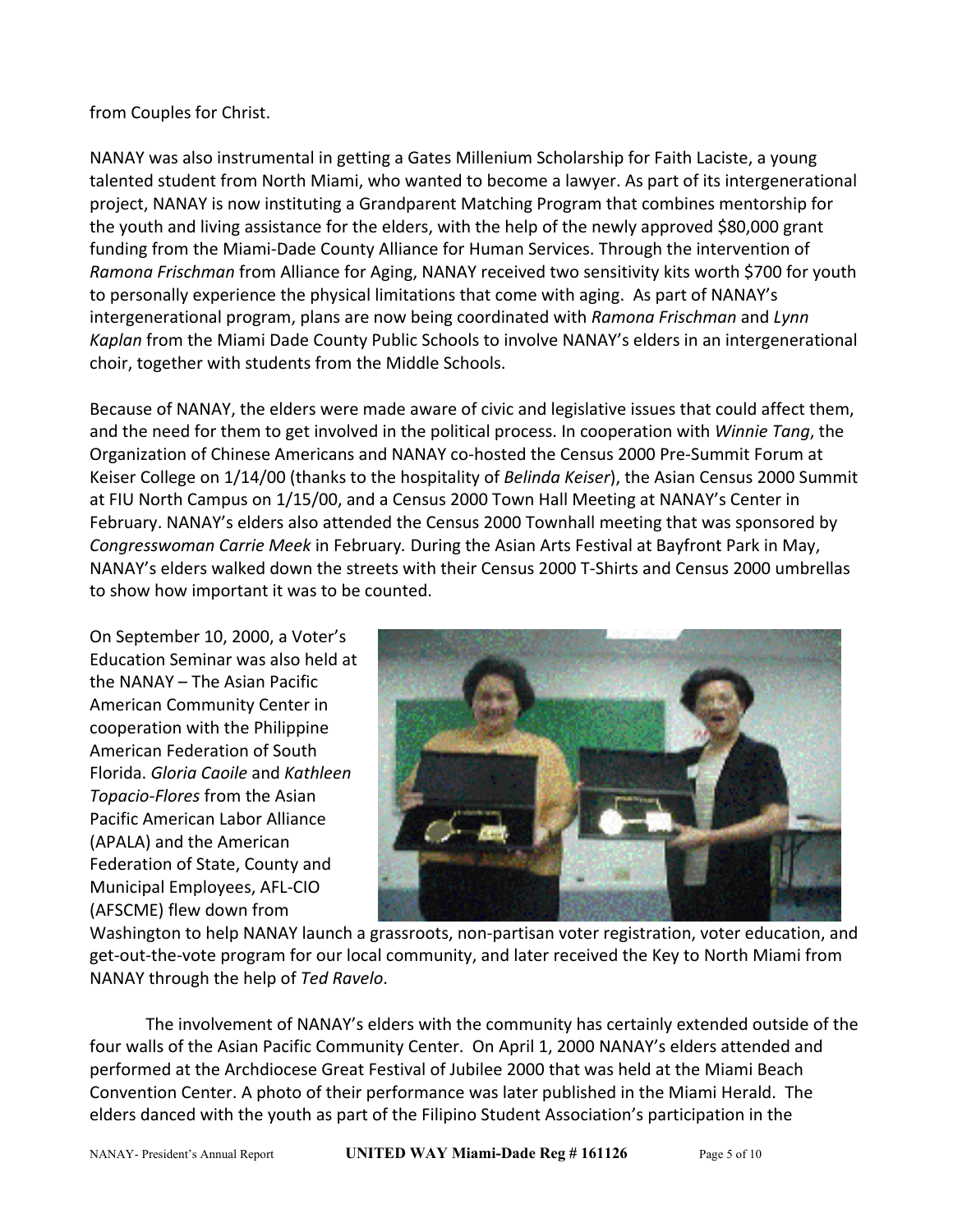International Show that was held at the University of Miami on April 7, 2000. On August 5, 2000, the elders again showcased their "talent" as part of the intermission during the Piano Concert by Dimas Caraballo at Guzman Hall in University of Miami, co-hosted by NANAY, the *Philippine Nurses Association*, and the *Filipino American Association of Florida*. NANAY's dances were also shown during the Senior Festival at Aventura Mall that was sponsored by the Alliance for Aging.



Through the invitation of *Dennis Murasaki*, lively Philippine folk dance performances by the elders of NANAY marked the conclusion of a four-day World of Non-Profit Seminar that was held at Hilton Airport Hotel on September 13-16, 2000. The seminar was attended by leaders of *RENGO*, a Japanese Labor Union, who were interested in learning about the mechanics of running 501(c)(3) nonprofit organizations in the U.S. The Japanese government recently passed a law that allows the operation of non-profit organizations in Japan, and RENGO is helping the few existing Japan-based nonprofit organizations to obtain (501)(c)(3) status in their country.

The elders' latest major performance was on September 29, 2000, coinciding with NANAY's Anniversary, when the Himig Singers, an award-winning choral ensemble from Davao, Philippines performed at the North Miami Beach Center for Performing Arts. "The *Himig Singers in Concert*", which was co-hosted by NANAY, the *Filipino American Ministries* and the *Filipino Community Association of Florida*, became a memorable night for more than 500 guests who were awed by the choir's excellent rendition of the National Anthem, Philippine folk songs and contemporary music.



Tragedy sometimes also happen. In February, 2000, NANAY was saddened by the loss of one of its elders. *Teodoro Vila*, 60-year old and homeless, was given a place to live by the family of *Fely Baldonado*, one of NANAY's senior members. He died suddenly of a heart attack shortly after participating in NANAY's service activities. After an unsuccessful attempt to search for his family, NANAY took the initiative to take care of his cremation with the support of *Einez Yap*, one of NANAY's

officers. On the dawn of Easter Sunday, NANAY held a memorial service for him and buried his ashes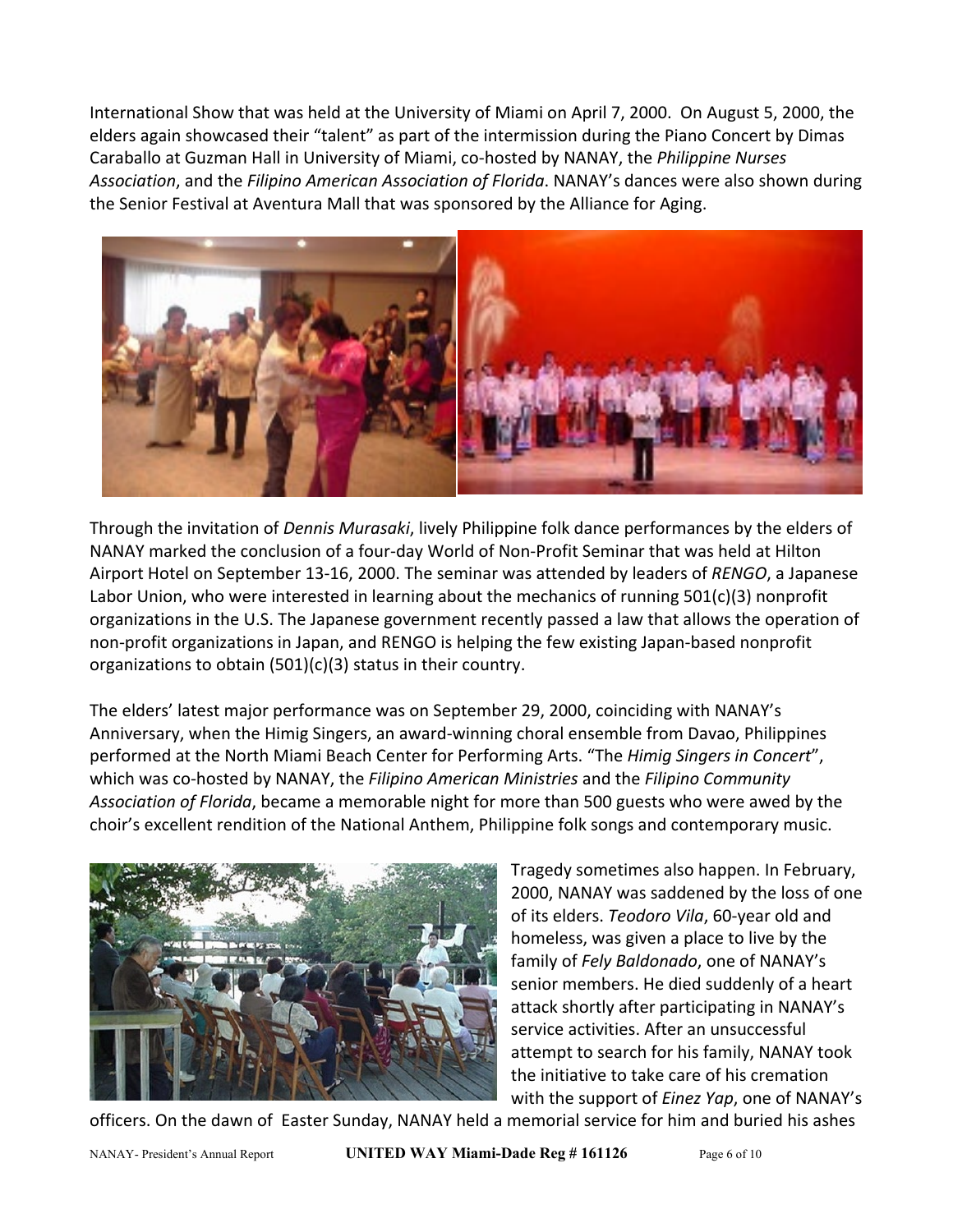at sea, attended by the other NANAY elders who had already become like family to him. The solemnity of the service so touched the life of Nancy Davis, an 89 year old retired teacher and senior member of NANAY, who later changed her living will and specified her wish to be taken care of by NANAY after her death. She died of a car accident in September. Her ashes are now at the Center, and will be buried at sea this month, in accordance with her wishes.

The services that NANAY renders to the elders have been published at the *Basta Pinoy News*, the *Asiana Post*, the *Miami Herald*, the *Chinese Newspaper*, *Filipinas Magazine*, and the *Philippine News*. NANAY's services have also been featured in the internet a[t www.yimby.com](http://www.yimby.com/) through the courtesy of



*Bobby Reyes* from the Breakfast Media Club in Los Angeles. NANAY was featured on ASIAN FOCUS, Channel 17, WLRN in February and then in August, 2000, through the courtesy of *Muhammad Shakir*. On October 9, 2000, NANAY's services were featured on Channel 10 Eyewitness News, through the intervention of *Christine Gaudiosi.* She was also instrumental in finally enriching the life of *Nicolas*  Tablizo, who celebrated his 90<sup>th</sup> birthday on September 10, and whose birthday wish was to see a real basketball player in person. *Pat Riley*, the Miami Heat Coach, graciously agreed for Mr. Tablizo to watch the basketball team in practice. On October 23, Mr. Tablizo finally realized his wish. He had the chance to brush elbows with his favorite players, including Alonzo Mourning, and went home with a Heat T-Shirt bearing the autographs of the Miami Heat coach, players and management team. His memorable experience was featured in Channel 10

Eyewitness News that same day.

In September, 2000 NANAY launched its own website at [http://www.nanay.com.](http://www.nanay.com/) In addition to updating the internet community about its activities and services at the Center, NANAY's website also provides medical information derived from recent scientific journal articles and written in layman's terms. Periodic immigration issue updates are provided by *Valory Greenfield, Esq*., from the Florida Legal Services, Inc. Internet informational sites for children have been linked to NANAY's website, including: Food and Drug Homepage for Kids, Environmental Health Sciences for Kids, Social Security for the Young, CancerNet Homepage for Kids, Food Safety Coloring Book for Kids, FBI Information for Kids, Miami-Dade County Public School System Information, National Science Foundation and Florida Information Resource Network .

Without a doubt, NANAY's has touched the lives of many elders in South Florida. Its commitment and services to the elders had become a model that is now being replicated, even in other States. NANAY's projects were presented to more than 250 delegates at the Filipino American Women's Network that was held in San Francisco on March 2, 2000. This resulted in the creation of the San Francisco Bay Area Regional Chapter of NANAY to provide similar supportive services to the elders in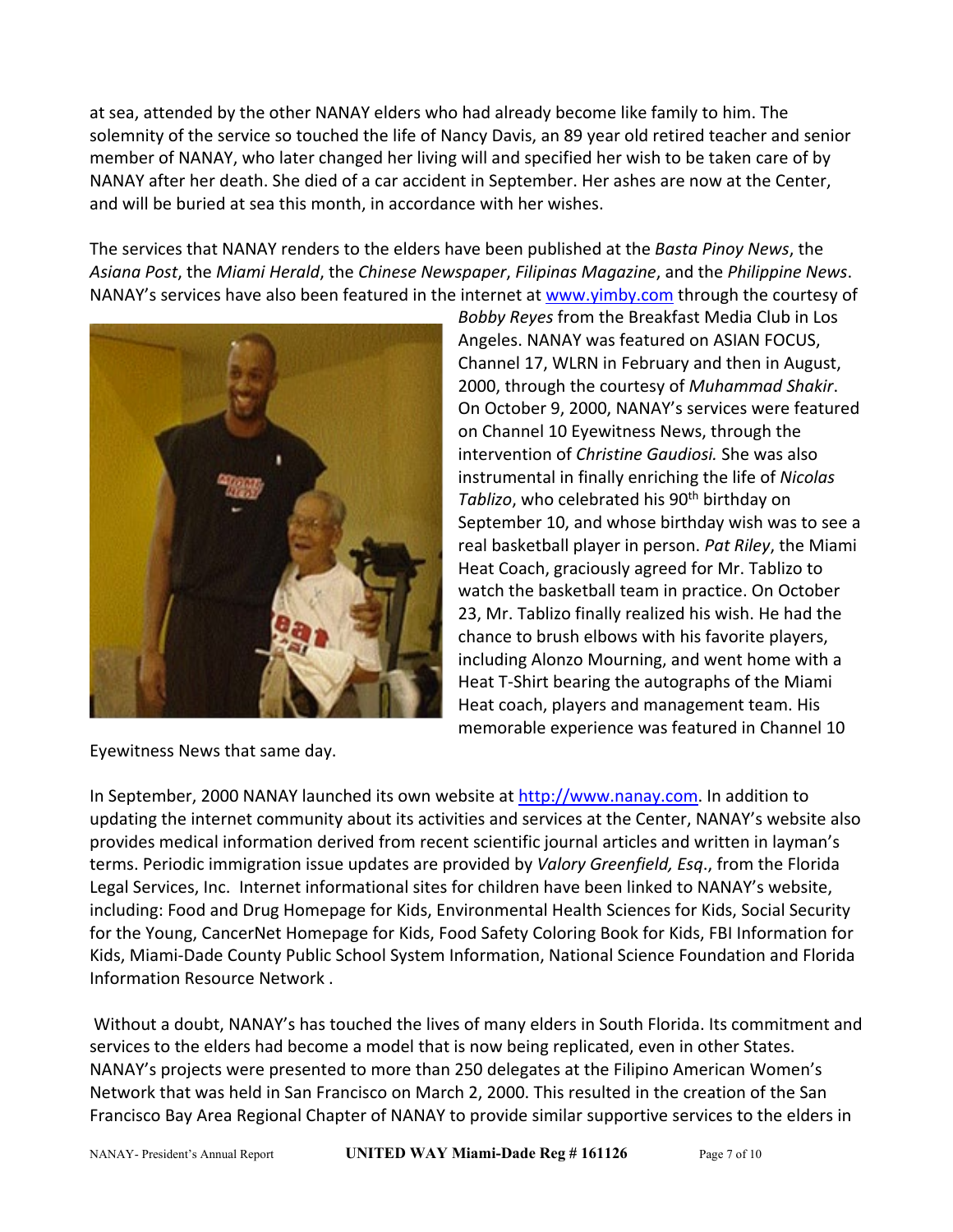California. NANAY's projects were also presented during the Regional Convention of the National Federation of Filipino American Associations in Little Rock, Arkansas on March 11, 2000 and later was officially adopted as a national model of community service.



NANAY- San Francisco Bay Area Chapter's community debut was aptly held on Mother's Day 2000 and was attended by more than 150 guests, including beaming veterans who enjoyed dancing with the youth. A Strategic Planning Meeting of the Regional Officers was then held on August 19 at the San Francisco Public Library where plans for the upcoming year were solidified. The new regional chapter held its first official service activity by hosting a picnic for the elders and youth at the Chevron Rod and Gun Club in San Francisco on September 16, 2000. On October 15, three enthusiastic members of NANAY SF-Bay Area Youth Advisory Council brought along three other young friends to dance with the seniors at the Roccapulco, located in South San Francisco. On November 17, the officers of NANAY SF-Bay Area are planning to host a Thanksgiving lunch reception for both elders and youth. The Grandparent Matching Program, "Adopt a Ward", and intergenerational Christmas Caroling at senior facilities are among the exciting programs that will soon be launched in San Francisco.

To help raise funds for its projects, the officers of NANAY in Miami have participated at the Gulfstream Park and Miami Heat concessions. Thanks to the ingenuity and hard work of *Sony Trinidad*, the proceeds from NANAY's gift shop has become a constant source of additional financial support for the daily needs of the Center. The \$5,000 CDBG grant from the *North Miami City Council* has helped pay for the Arts and Crafts supplies and recreational activities of the elders. Donations from the community, either directly or through the *United Way*, have been very helpful (to date, NANAY has received close to \$1,500 from United Way in Miami-Dade and Lexington, Kentucky). Thus far, NANAY's major annual source of fundraising has always been the Mother's Day Event, which was last held at Premier Banquet Hall, Weschester Mall in Miami on May 14, 2000. NANAY has now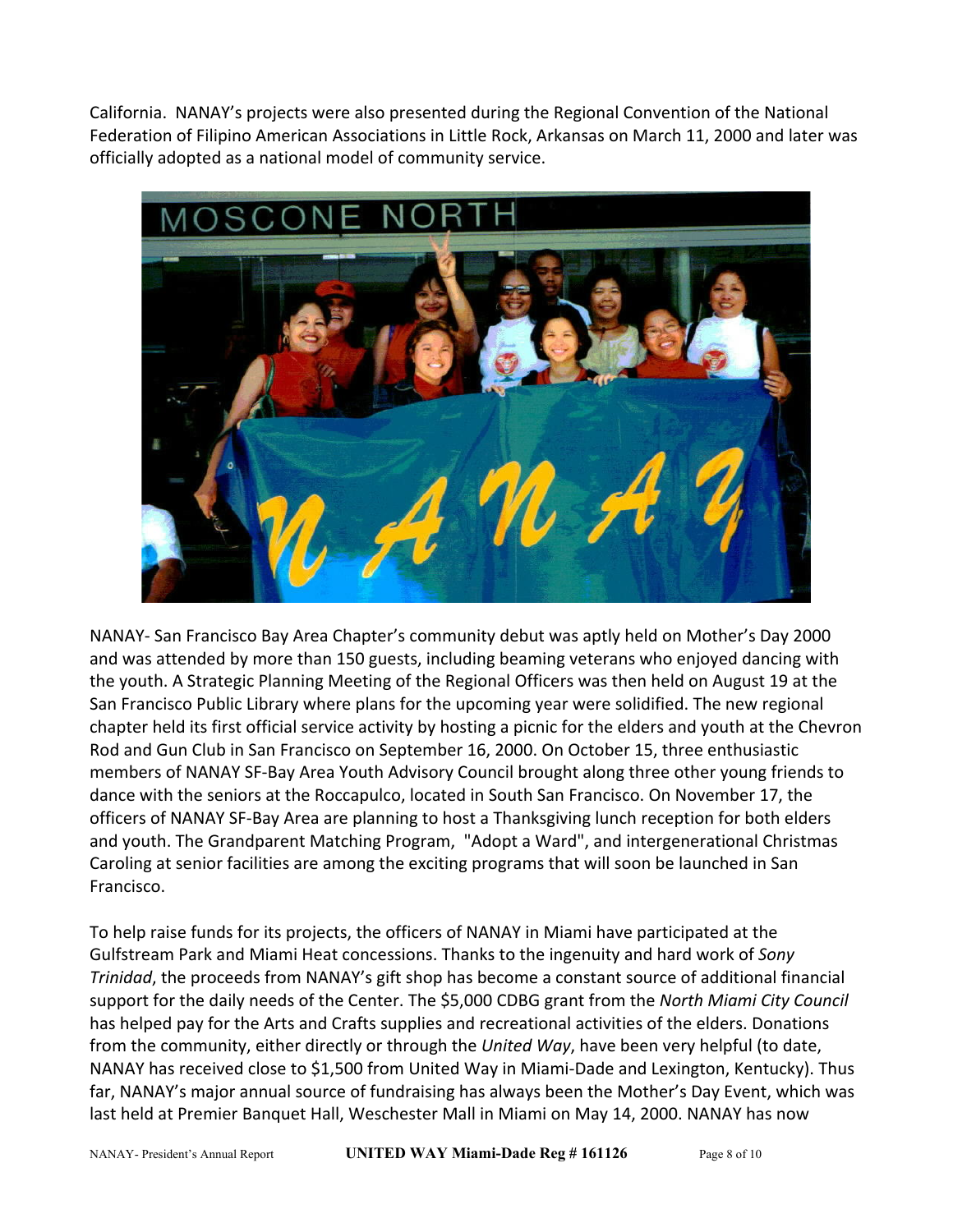established a partnership with the North Miami Jaycees and will be co-hosting the 4-day Winternational Festival in North Miami on Thanksgiving weekend to in order to raise money through sponsorships and advertising in its souvenir program.

Last year, NANAY hosted a building fund raiser at the Miami Shores Country Club. The \$5,500 that was raised for the Building Trust Fund has been transferred to CD, and still is waiting for the time when NANAY will finally become successful in obtaining a HUD grant to provide supportive housing for the elders.

The \$80,000 funding from the Miami Dade Alliance for Human Services that was granted to NANAY in July 2000 has helped ease its financial burden, and allowed it to expand its services to the second floor of the Asian Pacific American Community Center. The Grandparent Matching program has finally been launched, to provide mentoring for the youth and living assistance to the elders. Frail and inbound elders are now being visited and counseled by *Nida Recabo*, NANAY's social worker. Since language problem constitutes a major impediment for most of the Asian American elders, daily classes on Conversational English are now being given on the second floor by *Pearl Gordon* and *Tessie Santos*, to improve the communicative skills of the elders with language barrier, and allow them to better integrate with the community.

Free legal counseling is now provided by *Vanessa Barcelona, Esq., John Gaudiosi, Esq., Barry Snyder, Esq., and Shahrukh Dhanji, J.D.,* to protect the elders against the loss of their basic civil rights, particularly on issues related to immigration, income, health care, long term care, nutrition, housing, utilities, protective services, representation of wards or older individuals seeking guardianship for allegedly incapacitated persons, abuse, neglect, and age discrimination. A Legal Officer provides assistance to assure that elders are receiving appropriate benefits including Social Security, Supplemental Security Income, Railroad Retirement benefits, Veterans Assistance benefits, Food stamps, and Unemployment Compensation. Health care may include matters concerning Medicare, Medicaid, Health Care Advance Directives and HMO's. Housing may include matters concerning landlord/tenant disputes, foreclosure and eviction defense, public housing issues, liens against homestead, and denial of access to shelter.

An after-school computer access and computer training program is now also being planned on the second floor to address the technological needs, not only of the disadvantaged elders but also of the underprivileged youth in North Miami. The primary goal of the program is to provide free access to modern, multimedia personal desktop computer and appropriate software applications outside of home, classrooms and school environment. The program will allow and enable underprivileged students who have no home computers to harness their talents and acquire computers skills that will help them attain their maximum academic and learning potential, while also encouraging them to interact with and provide computer assistance to the elders.

Depending on NANAY's ability to secure more grants and raise additional funds through donations from the community, computer programs and accessories will be made available at NANAY- The Asian Pacific American Community Center, to help disadvantaged students master and test their knowledge of **Windows Operating Systems, Microsoft Office, Netscape and Microsoft Explorer**  outside of their school environment. Both youth and elders can learn to apply the fundamentals of